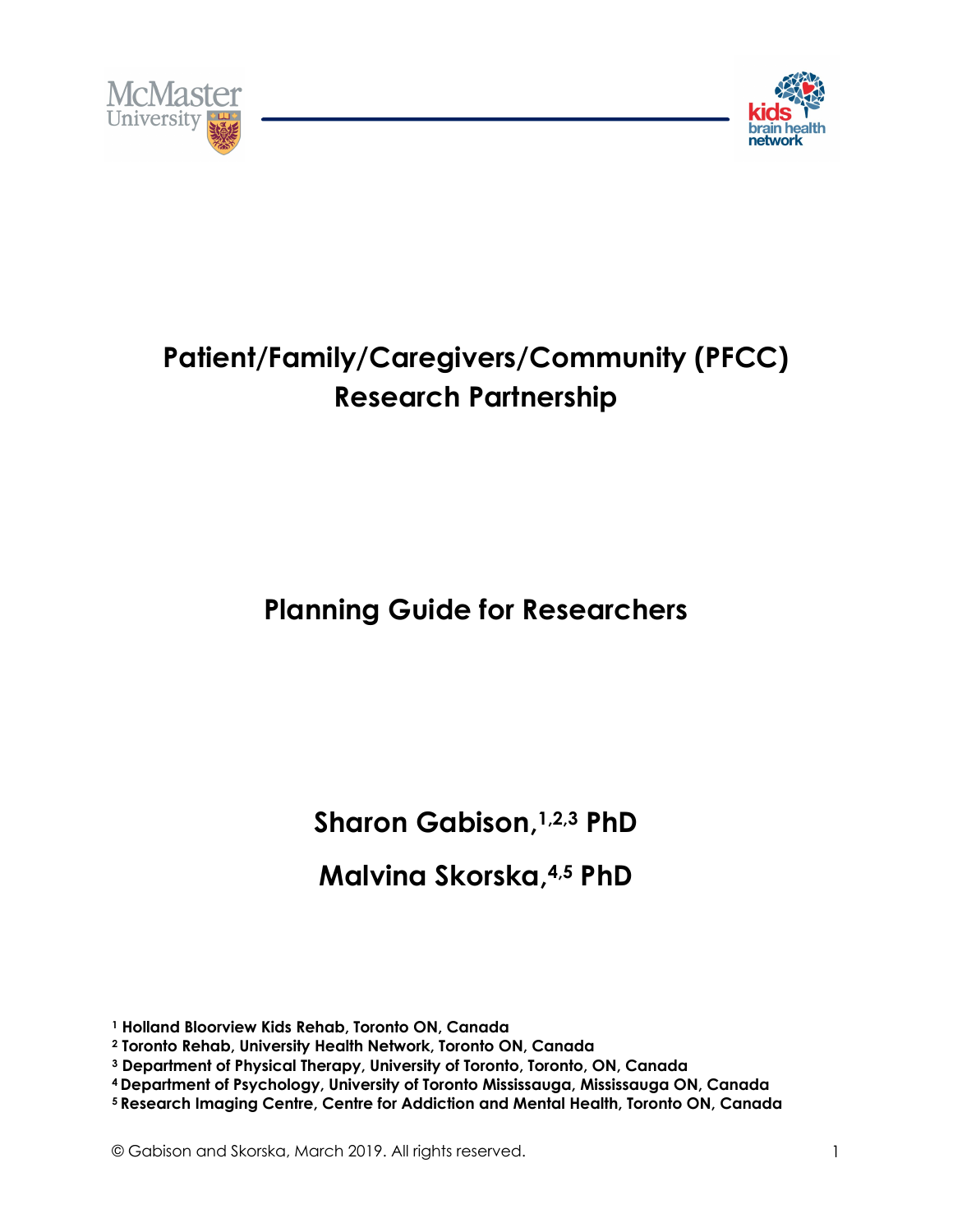



## **Table of Contents**

| What is Patient/Family/Caregiver/Community (PFCC) Research Partnership? 3 |  |
|---------------------------------------------------------------------------|--|
| Different Levels of Partnership Engagement: "Continuum of Engagement"4    |  |
|                                                                           |  |
|                                                                           |  |
|                                                                           |  |
|                                                                           |  |
|                                                                           |  |
|                                                                           |  |
|                                                                           |  |
|                                                                           |  |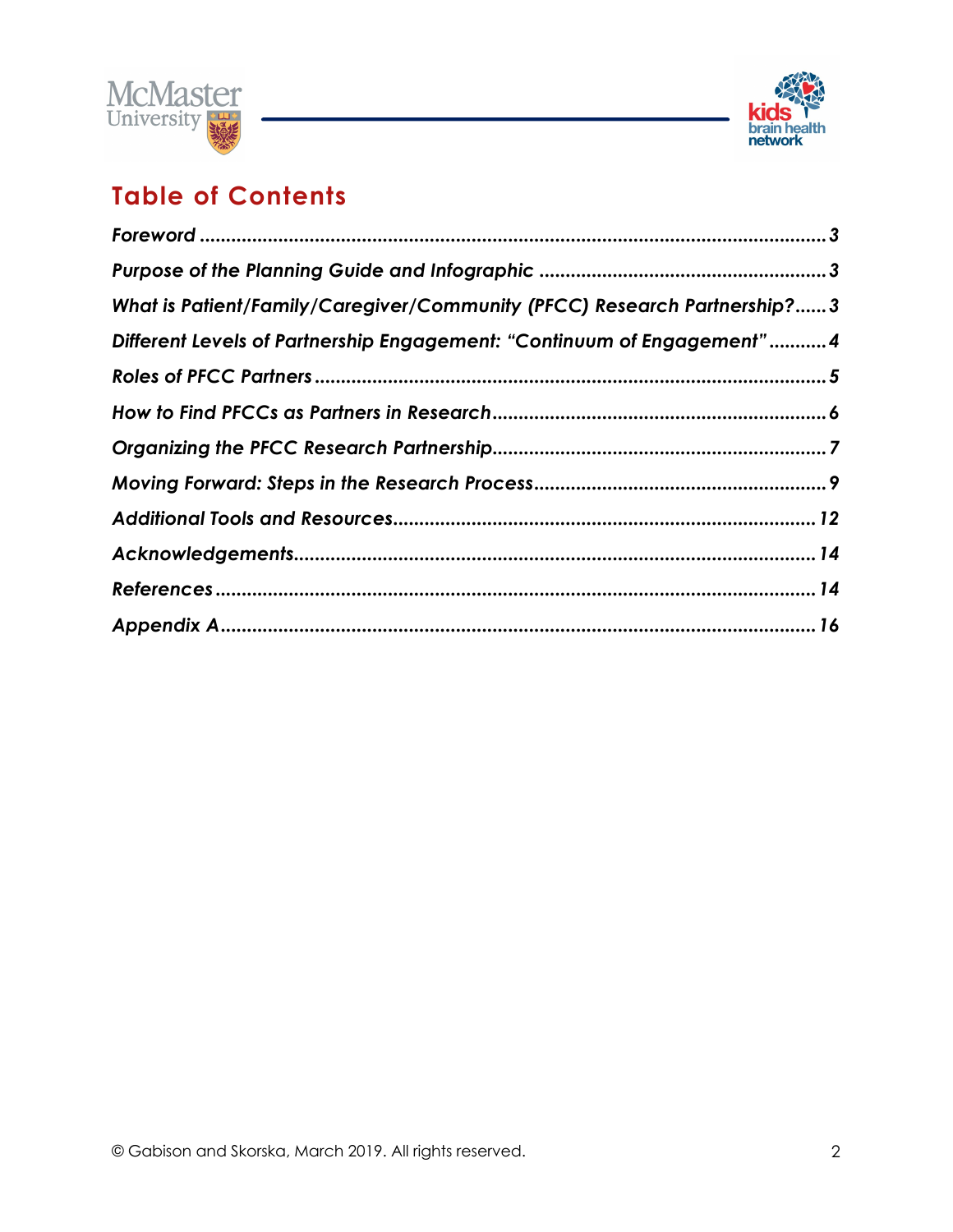



## Foreword

This planning guide was developed by a family member and researcher as part of the requirement for the **Family Engagement in Research Certificate of Completion Program run by McMaster University and Kids Brain Health Network**. This planning guide is to be used in conjunction with the infographic "**Engaging PFCCs as Partners in Research**" (see Appendix A).

## Purpose of the Planning Guide and Infographic

This document is a planning guide that accompanies the infographic titled "**Engaging PFCCs as Partners in Research.**" The planning guide contains more detailed information about the steps involved in research and how to engage partners in research (patients, families, caregivers, and community members - PFCC) and includes some additional information we were unable to fit into the infographic. Together, these documents provide researchers and PFCCs the steps necessary to establish a research partnership and to continue with the research partnership through each stage of the research process.

## What is Patient/Family/Caregiver/Community (PFCC) Research Partnership?

"Patient engagement is about meaningful collaboration. Patients become patient partners in the project and can be actively engaged in governance, priority setting, developing the research questions, and even performing certain parts of the research itself. This type of participation helps to ensure that the research being conducted is relevant and valuable to the patients that it affects. Patient partners can also collaborate with the research team to summarize or share the results with target audiences (especially other patients) and with policy makers or other decision makers who may apply the results in a health or community setting" (Patient engagement, 2018).

Although the definition provided above uses the term "patient," research partnership can be with the patients themselves, family members or caregivers, or members of a community that has a research interest. Here we use the term patient, family, caregivers and community research partners as "PFCC."

Most importantly, it has been demonstrated that successful partnerships in research are facilitated when there is a welcoming research environment for partners, there are shared goals, there is ongoing communication, the expectations of researchers and partners are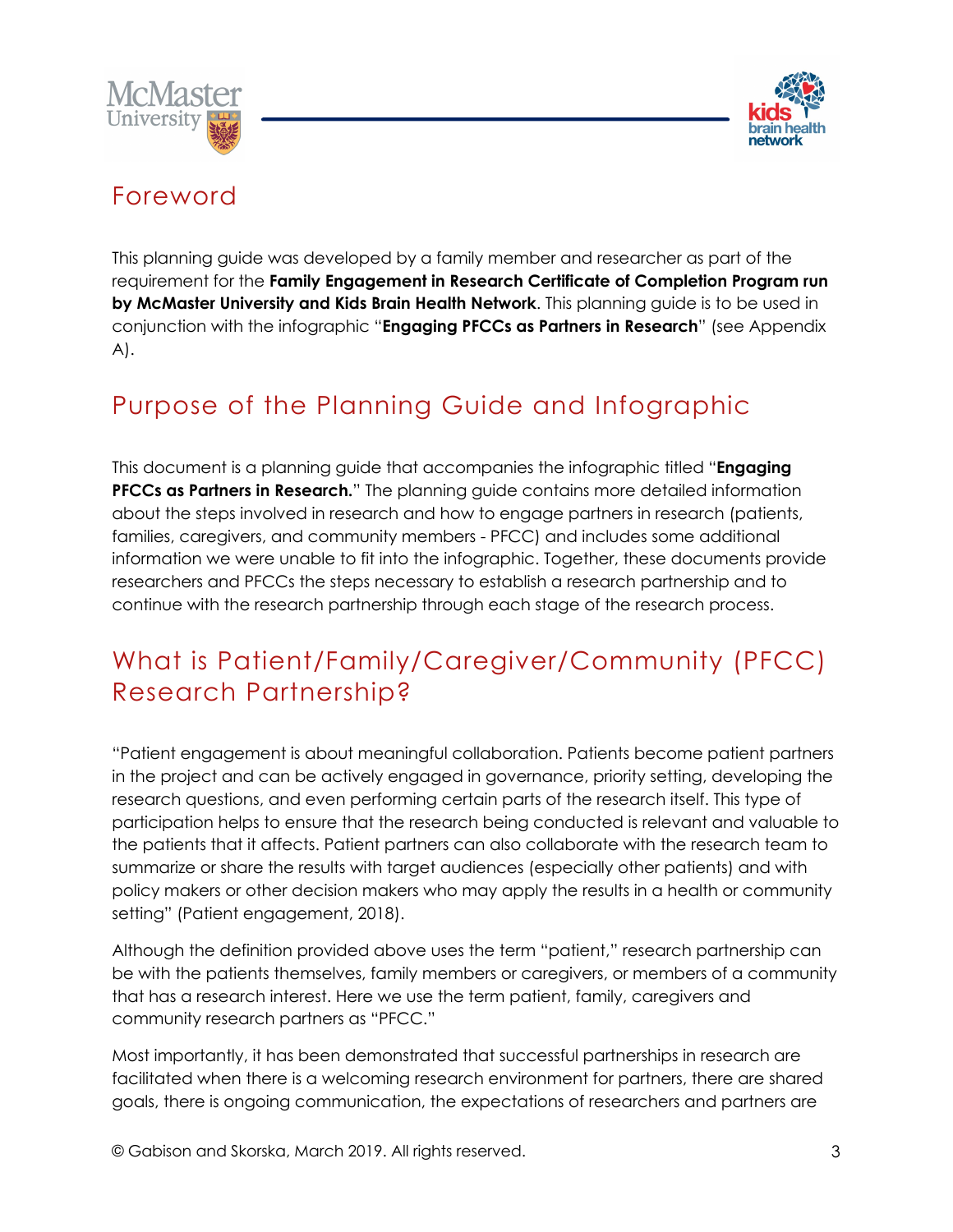



clear, there is adequate institutional support and policies for partnerships in research, there is an acknowledgement that patient partners bring a unique and valued perspective to research throughout all stages of the research journey, and there is mutual respect and trust (Black et al., 2018, Kirwan et al., 2017).

## Different Levels of Partnership Engagement: "Continuum of Engagement"

PFCCs can be involved in several levels in research (Figure 1; Bevans et al., 2014). PFCCs can assume a passive role in which individuals participate as research participants. When we speak of PFCC engagement, we are not referring to the passive role of research participation, rather we refer to PFCCs engaging in a more active role or partnership such as becoming part of the research team, as an equal team member, or being coinvestigators on studies. Throughout this document and accompanying infographic, we have provided suggestions on how to engage PFCCs in research to take more of an *active* role. The strategies we have provided along the research journey suggest actionable steps that can be taken at each research juncture.



FIGURE 1. LEVELS OF ENGAGEMENT IN RESEARCH

Through a more active role, PFCC partners in research will begin to engage in activities that move far beyond the tokenistic contribution that may be inadvertently established through passive contribution.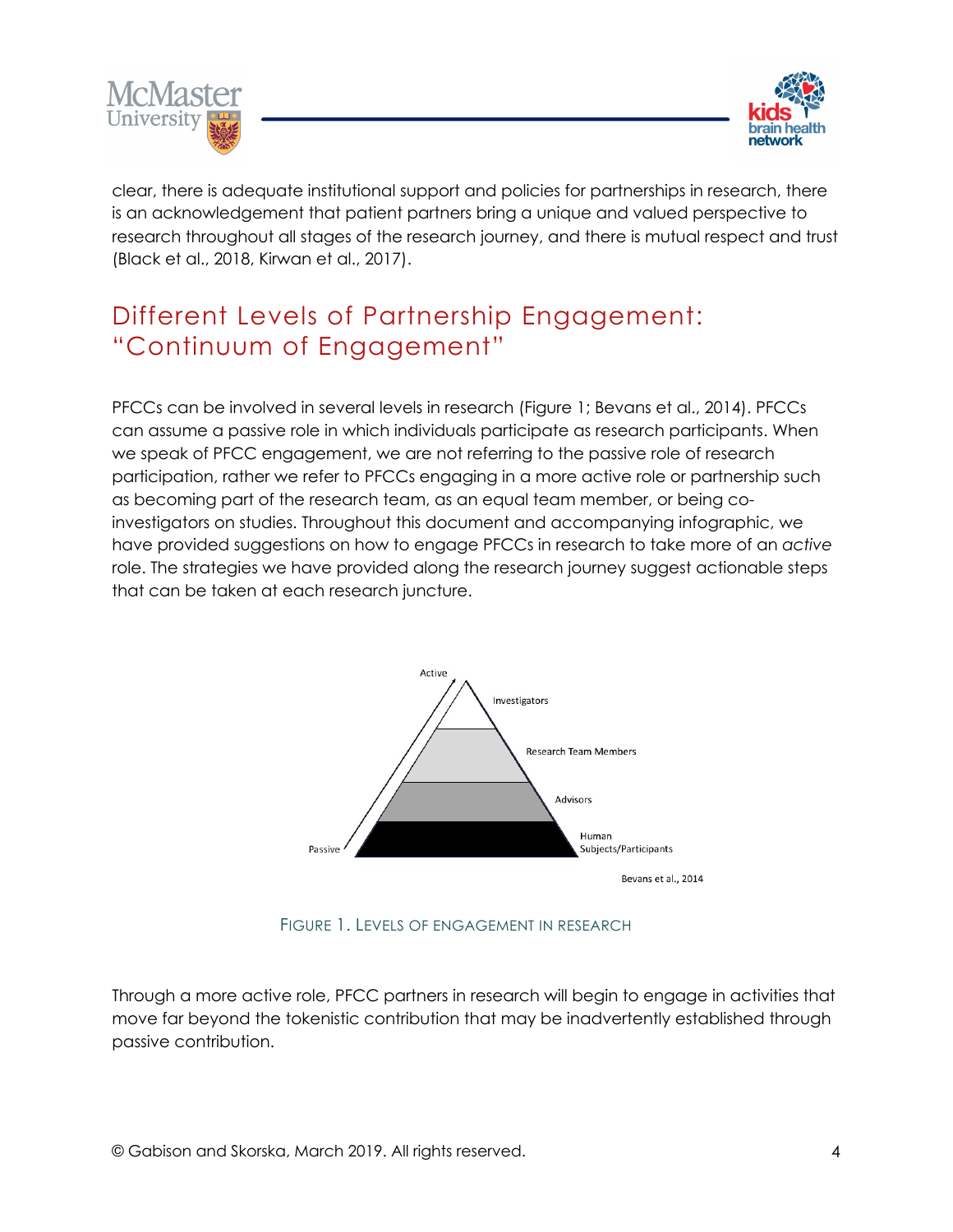



## Roles of PFCC Partners

PFCCs can take on several roles when engaged as partners in research throughout each of the different stages of research (see Steps in the Research Process section on page 9). These roles are described in van Meeteren and Klem (2018) and we have outlined the roles below:

- Listener: The PFCC is *informed* about the research
- Co-Thinker: The PFCC is *asked* about their opinions
- Advisor: The PFCC *gives advice* (solicited or unsolicited) regarding the research
- Partner: The PFCC *works* in equal partnership with the researcher
- Director: The PFCC *takes initiative* and makes *final decisions* regarding the research project

Common ways for researchers and PFCC to hold meetings and to structure the partnership include (Sofolahan-Oladeinde et al., 2017):

- Patient forums/advisory groups
- In-person meetings
- Teleconferences
- Critique documents

Given the various roles that PFCC research partners can take on and the amount of time they invest in being a PFCC research partner, compensation should be discussed. Compensation should constitute, at minimum, reimbursement for travel expenses, parking and childcare (if relevant). Further compensation (e.g., hourly wage) should be discussed openly and determined with the PFCC. The Change Foundation has established a tool for making decisions about compensating PFCC research partners:

https://www.changefoundation.ca/patient-compensation-report/ ("Should money come into it?" 2019).

The Participation Matrix (see Table 1, including an example) can be completed as research activities are planned. Tasks for the research project (see Steps in the Research Process section on page 9 for various tasks that can be included here), PFCC research partners, and other members of the research team can be designated to the specific roles/tasks in the matrix. For more detailed information, please visit www.participatiematrix.nl. (Note, this link brings you to the original, Dutch version of the Participation Matrix; we received a translated version through the McMaster University/Kids Brain Health Network Family Engagement in Research Certificate of Completion Course; van Meeteren & Klem, 2018).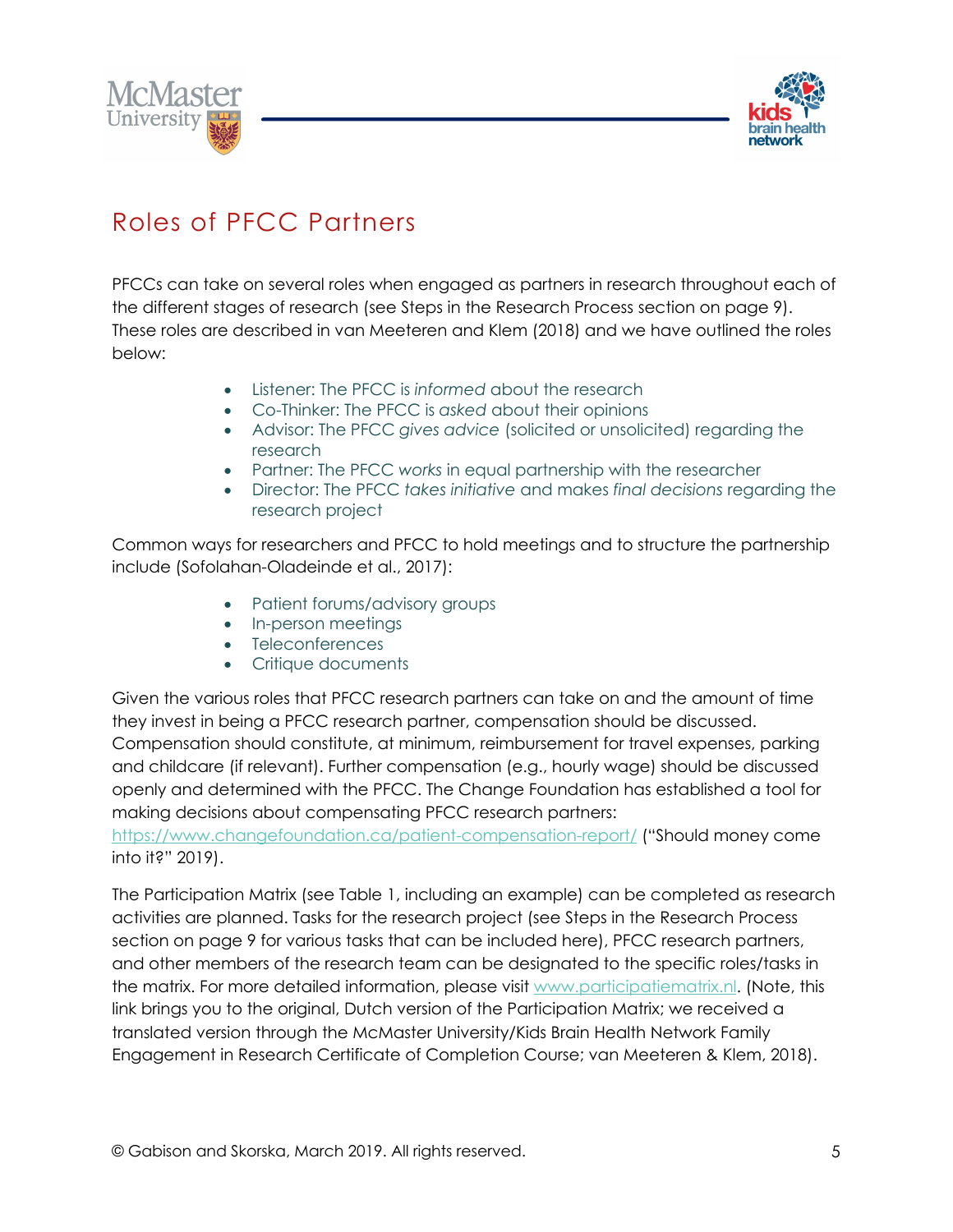



### TABLE 1. THE PARTICIPATION MATRIX ENABLES RESEARCHERS AND PFCCS TO DOCUMENT TASKS THAT WILL NEED TO BE COMPLETED THROUGHOUT THE RESEARCH JOURNEY AND THE INDIVIDUALS ON THE RESEARCH TEAM WHO WILL BE COMPLETING THE TASKS

|                  |                | Role in project        |                         |                                       |                                            |                              |                                                  |
|------------------|----------------|------------------------|-------------------------|---------------------------------------|--------------------------------------------|------------------------------|--------------------------------------------------|
|                  |                |                        | Listener<br>Is informed | Co-thinker<br>Is asked for<br>opinion | Advisor<br>Gives (asked or<br>unsolicited) | Partner<br>Works in<br>equal | Director<br>Takes initiative,<br>final decisions |
|                  |                |                        |                         |                                       | advice                                     | partnership                  |                                                  |
| Stage of project | Preparation    | e.g., Propose<br>topic |                         | e.g., Mary                            |                                            | e.g., Steve                  |                                                  |
|                  |                |                        |                         |                                       |                                            |                              |                                                  |
|                  |                |                        |                         |                                       |                                            |                              |                                                  |
|                  | Execution      |                        |                         |                                       |                                            |                              |                                                  |
|                  |                |                        |                         |                                       |                                            |                              |                                                  |
|                  |                |                        |                         |                                       |                                            |                              |                                                  |
|                  | Implementation |                        |                         |                                       |                                            |                              |                                                  |
|                  |                |                        |                         |                                       |                                            |                              |                                                  |
|                  |                |                        |                         |                                       |                                            |                              |                                                  |

## How to Find PFCCs as Partners in Research

Finding research partners can be challenging however Vat et al. (2017) provide some concrete strategies to recruit partners and discuss the platforms in which recruitment can take place. Partners for research could be recruited through social marketing methods (e.g., advertising on television, radio), community outreach (e.g., town hall meetings, connecting with community leaders), the health system (e.g., recruitment by health care staff or researchers) and partnering (e.g., collaborating with a group representing a specific perspective). Platforms that can be used to support recruitment include traditional means, (e.g., case by case basis), third-party (e.g., the use of a matching service) and directory models (e.g., online directory of patients interested in partnering in research and posting of research opportunities by researchers in which potential partners apply) (Vat et al., 2017). A variety of recruitment methods and platforms can be used alone or in combination depending on the research project.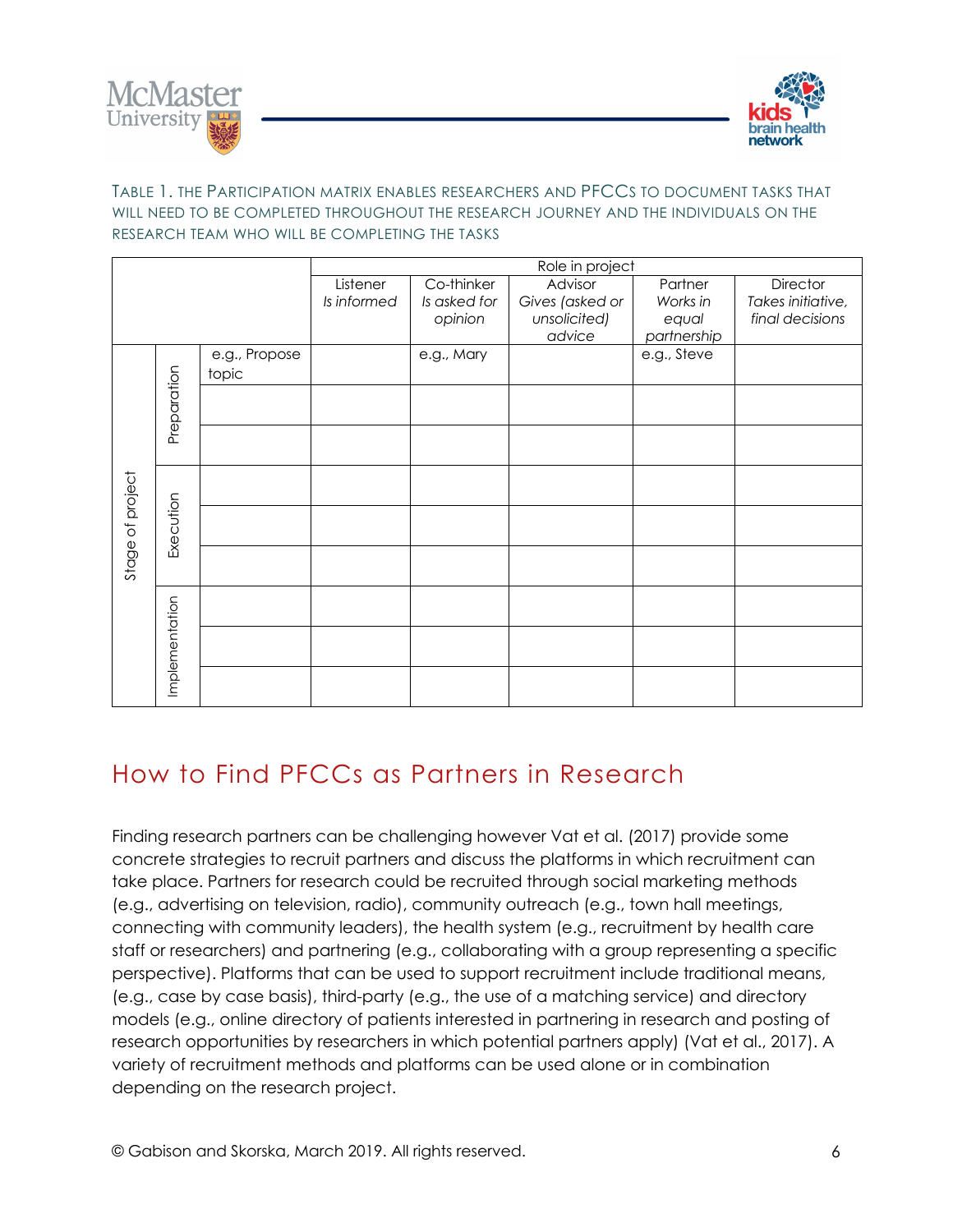



Certain networks of PFCCs exist in which there are well-known influencers. These individuals could act as ambassadors for research projects and help with recruitment of PFCC research partners. Some of these individuals can be found online through social media groups or can be found serving as research partners on projects in the same research area (e.g., advocates, parent leaders). Some of these individuals maintain an online blog about research engagement and may hold Twitter accounts. A well-known influencer is Rachel Martens (http://coffeeandresearch.blogspot.com/, @RaeofSunshine79). Rachel organizes a Parents Partnering in Research Facebook Group and is a networker that can connect researchers with other influencers across disability groups, parent groups, institutions, and areas of interest. Through her website, and the websites of other influencers, you can connect with other influencers, parent leaders, advocates, etc. and can learn about connecting with PFCC research partners.

## Organizing the PFCC Research Partnership

There are several methods in which both researchers and research partners can begin forming a successful partnership. We have provided a brief outline of the steps that can be undertaken as a research partnership is being established in order to facilitate collaboration as the research journey is planned, implemented, and shared.

The set of items outlined below (Figure 2) help with establishing the research partnership and making decisions about what the research partnership will consist of.

It is important to appreciate that the PFCC may require some additional training to participate in research. For example, they may need to complete an online module (e.g., Fyreworks Parternship-Based Research Training, https://fyreworkstraining.com) or ethics tutorial (e.g., TCPS 2: Core tutorial, https://tcps2core.ca/welcome).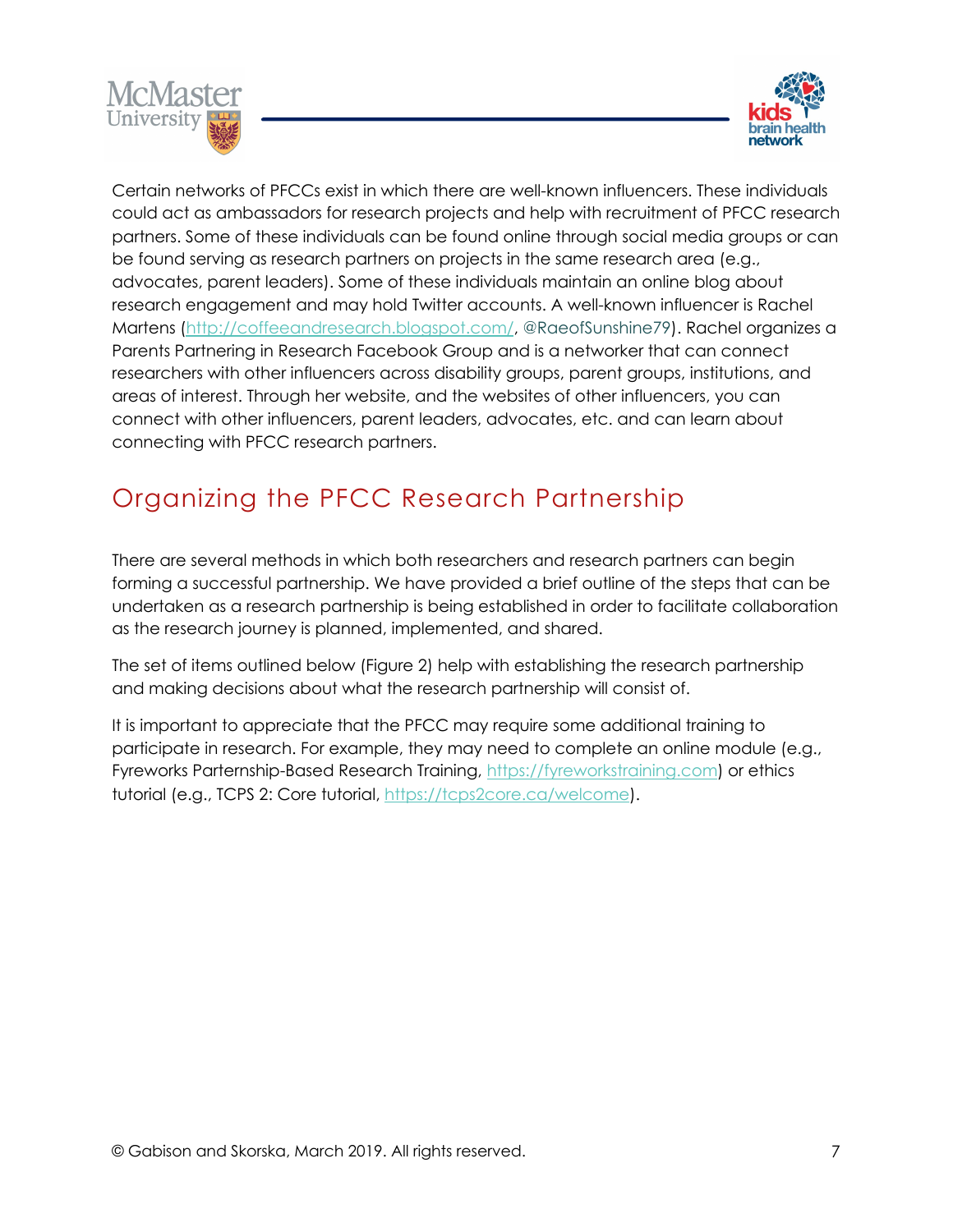





#### FIGURE 2. STEPS IN ESTABLISHING A RESEARCH PARTNERSHIP

Researchers may require additional training especially regarding lived experience related to the topic they are investigating. It would be useful for researchers to explore the blogs of the individuals shared in the "How to Find PFCCs as Partners in Research" section on page 6. Researchers can seek out and explore blogs, research literature, and network with online groups, directly related to their research topic. Taking a course such as the McMaster University/Kids Brain Health Network Family Engagement in Research Certificate of Completion Course and/or completing the Masterclass on the Conduct and Use of Patient-Oriented Research (offered through Ontario SPOR Support Unit (https://surveys.mcmaster.ca/limesurvey/index.php/134321?lang=en) is useful. Additionally, taking advantage of all resources provided in this document would be helpful.

The researcher should consider the use of a patient engagement evaluation tool to evaluate the level, quality, and feedback regarding PFCC engagement throughout the research process. The Patient and Public Engagement Evaluation Toolkit (2019) is a great resource to get started on putting together an evaluation tool: https://ceppp.ca/en/ourprojects/evaluation-toolkit/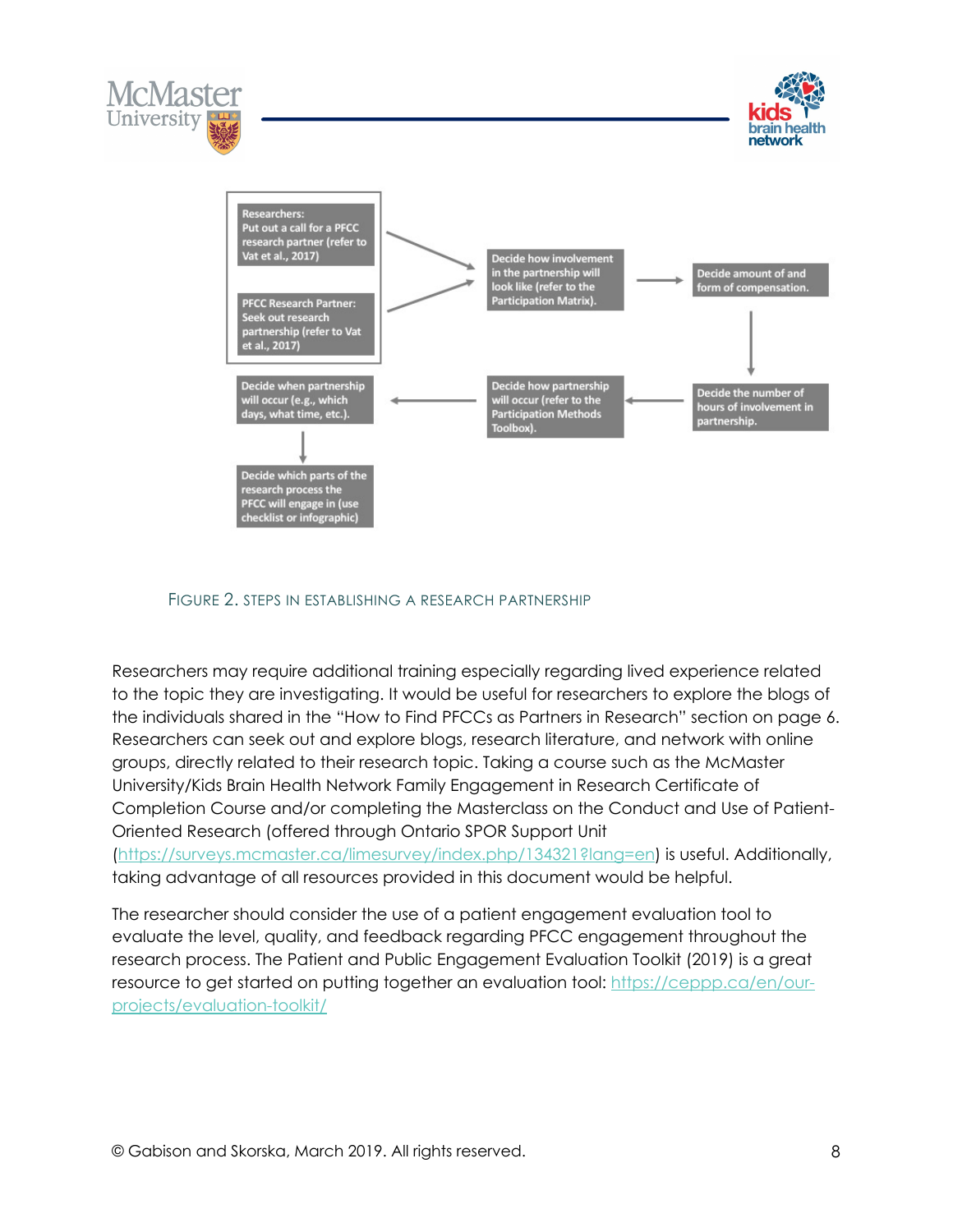



## Moving Forward: Steps in the Research Process

Now that several aspects of the research partnership have been established, it's time to work on the research project! Below are steps in the research process accompanied by tasks that can be done at each stage (Sofolahan-Oladeinde et al., 2017; "Ways community members can participate," n. d.; Mullins et al., 2012). Relevance to the particular project one is working on will need to be considered.

#### 1. Topic Solicitation

- ☐ Identify topics that are important to PFCC
- $\Box$  Propose topics to be investigated
- ☐ Other: \_\_\_\_\_\_\_\_\_\_\_\_\_\_\_\_\_\_\_\_\_\_\_\_\_\_\_\_\_\_\_\_\_\_\_\_\_\_\_\_\_\_\_\_\_\_\_\_\_\_\_\_\_\_\_\_\_\_\_\_

#### 2. Prioritization

- ☐ Solicit feedback: determine relevance of the research to PFCCs and public
- ☐ Assess the feasibility of PFCC involvement
- ☐ Identify barriers to continued PFCC participation

\_\_\_\_\_\_\_\_\_\_\_\_\_\_\_\_\_\_\_\_\_\_\_\_\_\_\_\_\_\_\_\_\_\_\_\_\_\_\_\_\_\_\_\_\_\_\_\_\_\_\_\_\_\_\_\_\_\_\_\_

 $\Box$  Other:

### 3. Framing the Question

- □ Get approval of the study question from PFCC
- $\Box$  Ascertain question(s)' relevance and usefulness
- ☐ Assess "real-world" applicability
- ☐ Prioritize research questions
- ☐ Other: \_\_\_\_\_\_\_\_\_\_\_\_\_\_\_\_\_\_\_\_\_\_\_\_\_\_\_\_\_\_\_\_\_\_\_\_\_\_\_\_\_\_\_\_\_\_\_\_\_\_\_\_\_\_\_\_\_\_\_\_

### 4. Selection of Comparators and Outcomes

- $\Box$  Define and assess the relevance of outcomes from a PFCC perspective
- $\Box$  Get approval of the outcomes
- $\Box$  Other:

### 5. Creation of Conceptual Framework

- $\Box$  Get a reality check from PFCC
- ☐ Verify logic from PFCC
- □ Supplement with additional factors not documented in the literature
- ☐ Other: \_\_\_\_\_\_\_\_\_\_\_\_\_\_\_\_\_\_\_\_\_\_\_\_\_\_\_\_\_\_\_\_\_\_\_\_\_\_\_\_\_\_\_\_\_\_\_\_\_\_\_\_\_\_\_\_\_\_\_\_

#### 6a. Research Ethics Submission

- □ Contribute to ethics application
- $\Box$  Review drafts of application
- ☐ Other: \_\_\_\_\_\_\_\_\_\_\_\_\_\_\_\_\_\_\_\_\_\_\_\_\_\_\_\_\_\_\_\_\_\_\_\_\_\_\_\_\_\_\_\_\_\_\_\_\_\_\_\_\_\_\_\_\_\_\_\_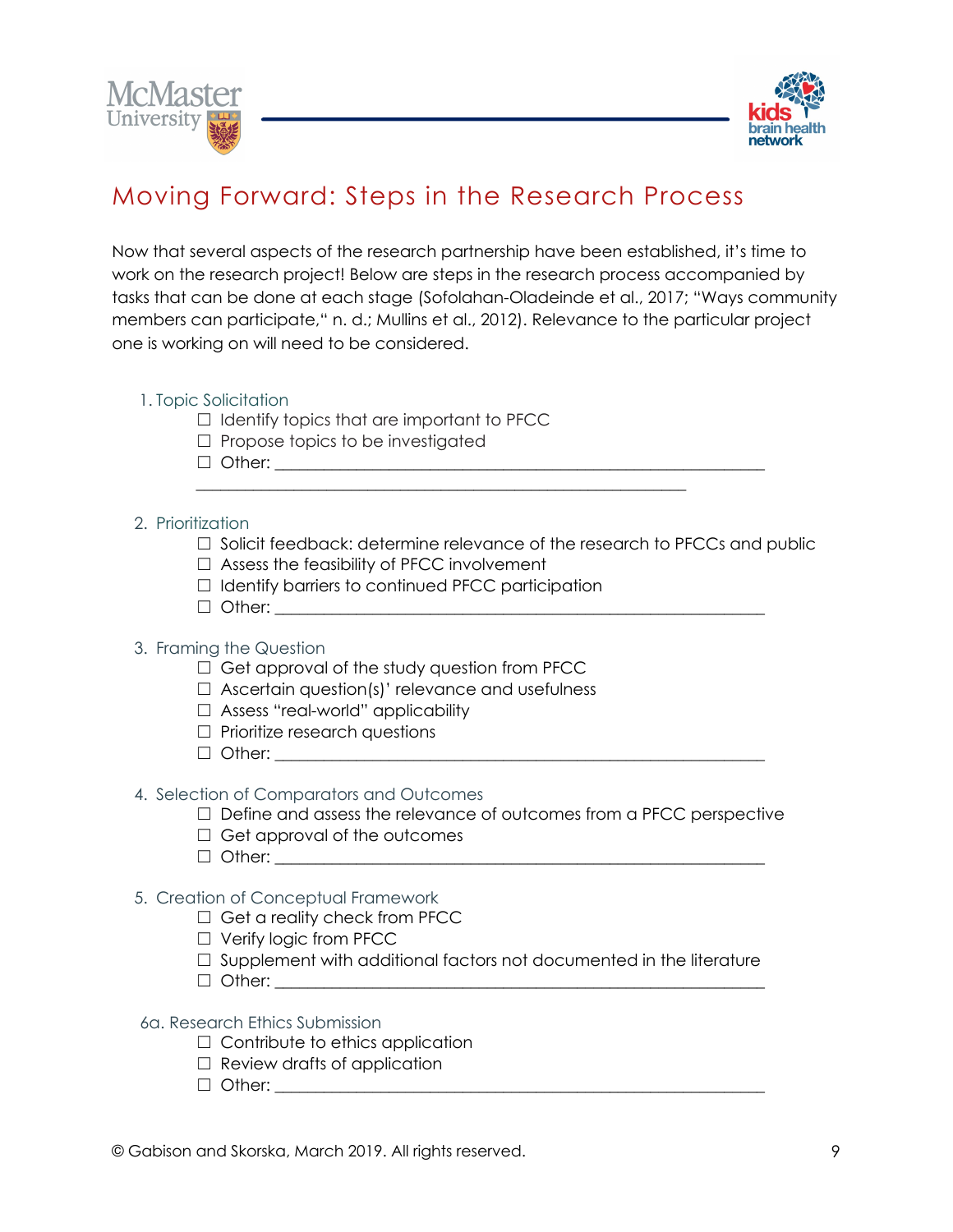



### 6b. Funding Application Preparation

- $\Box$  Contribute to funding application
- $\Box$  Review drafts of application
- ☐ Provide letter of support
- ☐ Other: \_\_\_\_\_\_\_\_\_\_\_\_\_\_\_\_\_\_\_\_\_\_\_\_\_\_\_\_\_\_\_\_\_\_\_\_\_\_\_\_\_\_\_\_\_\_\_\_\_\_\_\_\_\_\_\_\_\_\_\_

### 6c. Recruit and Retain Participants

- $\Box$  Advise on the vocabulary used in the recruitment materials
- $\Box$  Use existing networks to advertise the study
- $\Box$  Provide support and information to participants about the specific study or on
- the experience of participating in research studies in general
- $\Box$  Other:

### 6d. Data Collection

 $\Box$  Participate in a trial run of the study to assess the preparedness of the staff and to be able to explain the experience to participants

☐ Participate in data collection (e.g., read study questions, administer

interviews), including potentially obtaining consent from participants ☐ Collect feedback

- ☐ Identify obstacles as the study progresses
- $\Box$  Provide solutions to obstacles faced during study progress
- $\Box$  Screening of participants (if applicable for a study)
- $\Box$  Explaining the study
- $\Box$  Other:

## 6e. Data Analysis

- □ Contribute a unique perspective on the interpretation of data
- $\Box$  Give feedback on potentially counterintuitive results
- $\Box$  Identify how results relate to lived experience
- ☐ Place results in a real-world context

 $\Box$  Helping with data analysis and/or coding of data (might need to receive training for this)

- □ Data entry
- $\Box$  Other:

## 6f. Translation

- $\Box$  Interpret results to be meaningful
- □ Document which results are easy or difficult to understand
- ☐ Indicate which results are counterintuitive
- $\Box$  Other:

### 7. Dissemination

- $\Box$  Present the patient perspective at conferences
- $\Box$  Present in non-traditional settings to reach new audience(s)
- ☐ Invite researchers to present at patient advocacy organizations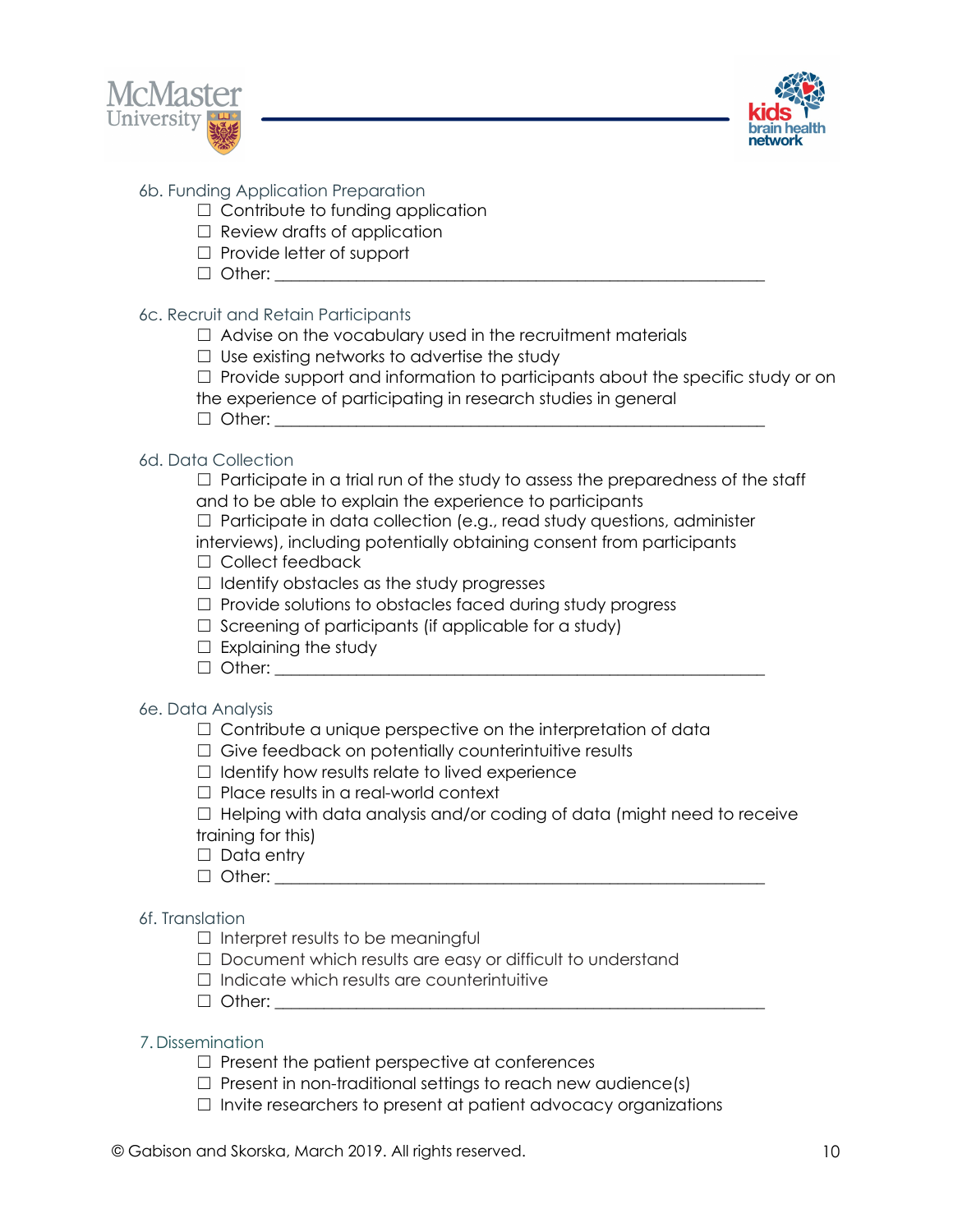



- □ Co-publish in non-academic materials
- $\Box$  Participate in the publication committee
- □ Facilitate engagement of other patients
- $\Box$  Help other patients to understand findings
- $\Box$  Other:

## 8. Dissemination Plan

- $\Box$  Identify the partnership approach (organizations, public)
- ☐ Identity organizations that should be aware of the study and track its progress
- $\Box$  Plan how to engage interest of opinion leads (TV, print radio)
- $\Box$  Identify non-traditional models of dissemination
- $\Box$  Develop a public-friendly version of results
- $\Box$  Other:

### **Other**

□ Answer questions from researchers

 $\Box$  Evaluate the success of patient engagement by surveys (or other means) at the start, middle, and end of the project (and/or at additional time points)

 $\Box$  Getting feedback from other PFCC members on any parts of the research process

- $\Box$  Other:
- ☐ Other: \_\_\_\_\_\_\_\_\_\_\_\_\_\_\_\_\_\_\_\_\_\_\_\_\_\_\_\_\_\_\_\_\_\_\_\_\_\_\_\_\_\_\_\_\_\_\_\_\_\_\_\_\_\_\_\_\_\_\_\_
- ☐ Other: \_\_\_\_\_\_\_\_\_\_\_\_\_\_\_\_\_\_\_\_\_\_\_\_\_\_\_\_\_\_\_\_\_\_\_\_\_\_\_\_\_\_\_\_\_\_\_\_\_\_\_\_\_\_\_\_\_\_\_\_
- ☐ Other: \_\_\_\_\_\_\_\_\_\_\_\_\_\_\_\_\_\_\_\_\_\_\_\_\_\_\_\_\_\_\_\_\_\_\_\_\_\_\_\_\_\_\_\_\_\_\_\_\_\_\_\_\_\_\_\_\_\_\_\_
- $\Box$  Other: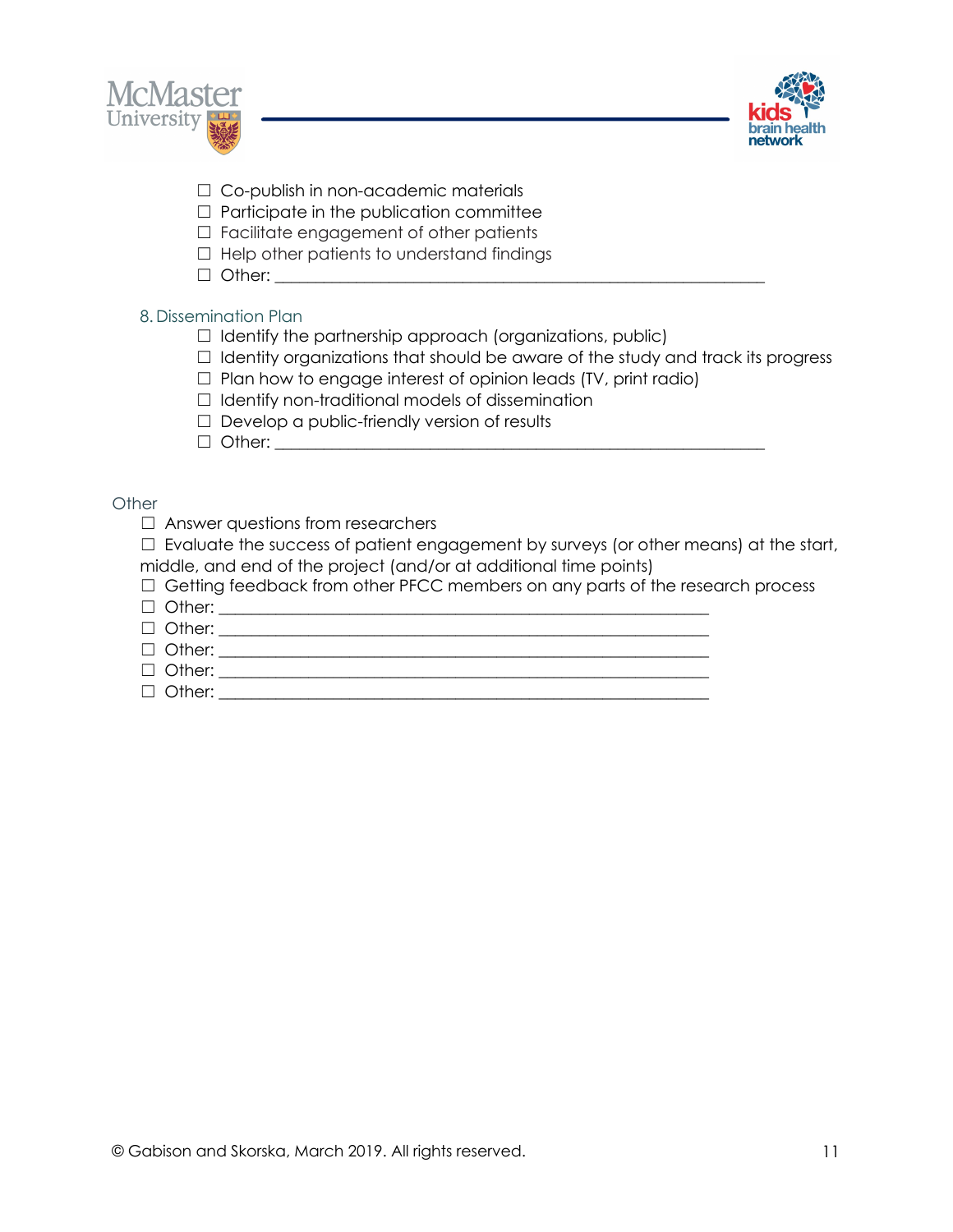



## Additional Tools and Resources

## **The following online resources may be helpful when planning PFCC engagement.**

\*for longer links, copy and paste the entire link into your web browser if it does not work

## **Resource: Cultivating Research and Progress (Resources Directory)**

*Produced by*: Centre of Excellence on Partnership with Patients and the Public

*Link*: https://ceppp.ca/en/resources/

### **Resource: Patient and public engagement (Evaluation Toolkit)**

*Produced by*: Centre of Excellence on Partnership with Patients and the Public

*Link*: https://ceppp.ca/en/our-projects/evaluation-toolkit/

### **Resource: Tools for partnering with patients in health research**

*Produced by*: Patients Canada – Make your experience count

*Link*: https://patientscanada.ca

### **Resource: Patient Engagement Workbook for Researchers**

*Produced by*: HIPxChange

*Link*: https://www.hipxchange.org/HCSRNEngagementWorkbook

## **Resource: A Toolbox for Creating Sustainable Partnerships with Patients and Families in Research**

*Produced by*: Institute for Patient- and Family-Centred Care

*Link*: http://ipfcc.org/bestpractices/sustainable-partnerships/index.html

### **Resource: Strategy for Patient-Oriented Research**

*Produced by*: Canadian Institutes of Health Research

*Link*: http://www.cihr-irsc.gc.ca/e/45851.html

### **Resource: Patient Engagement: Tools & Resources**

*Produced by*: St. Michael's Inspired Care. Inspiring Science.

*Link*: http://stmichaelshospitalresearch.ca/patient-engagement-resource/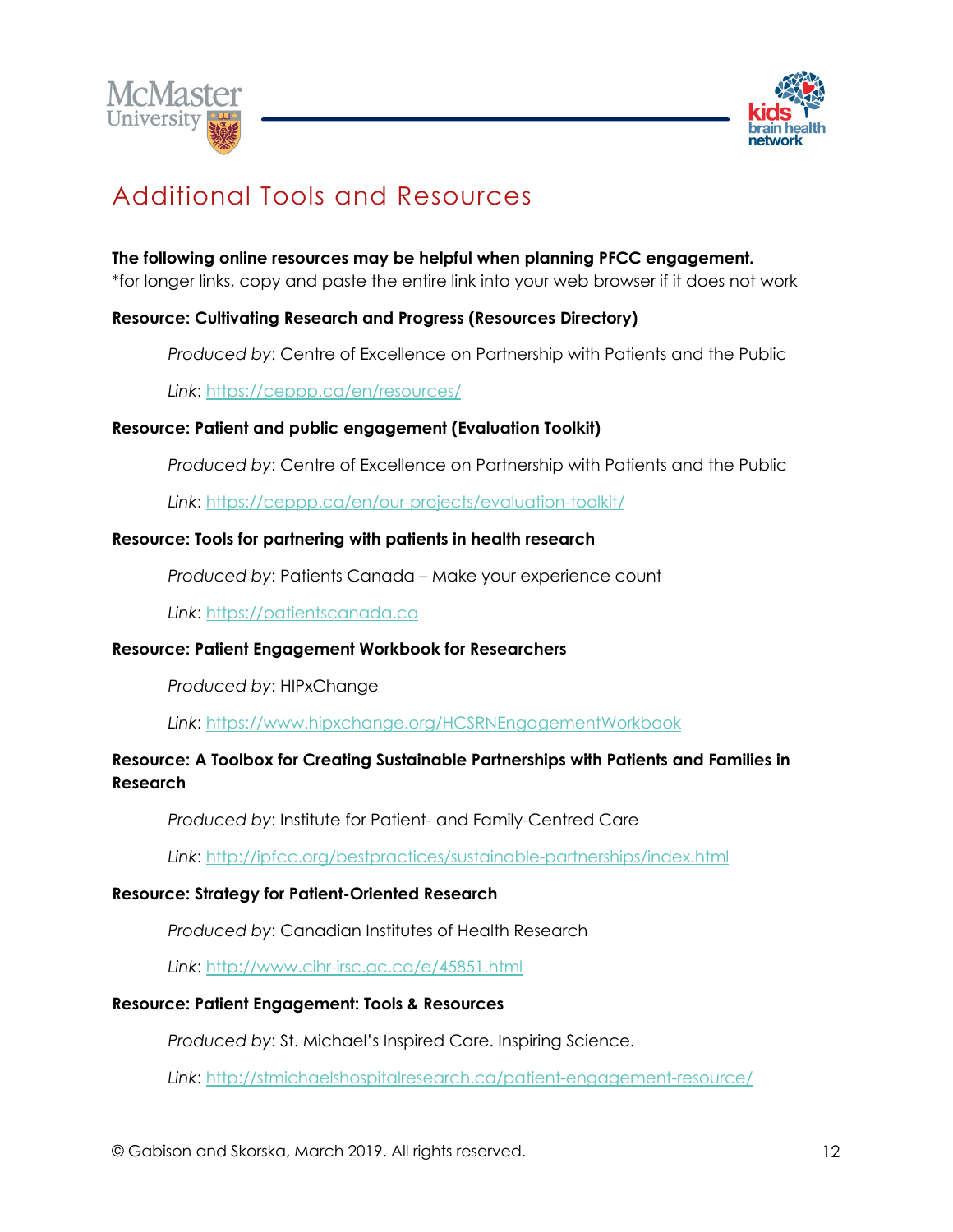



### **Resource: Patient Engagement Tools & Resources**

*Produced by*: Can-SOLVE CKD Network

*Link*: https://www.cansolveckd.ca/patient-engagement/

#### **Resource: Patient Recruitment**

*Produced by*: Patient Engagement Resource Centre

*Link*: https://www.patientengagement-phcresearch.com/framework-1

## **Resource: SPOR Patient Engagement Platform Helps Public Make a Difference in Health Research**

*Produced by*: BeTheCure.ca

*Link*: https://bethecure.ca/research/

### **Resource: Lessons from Changing CARE: The Discovery Phase of Experience-Based Co-Design**

*Produced by*: The Change Foundation

*Link*: https://www.changefoundation.ca/category/patient-engagement/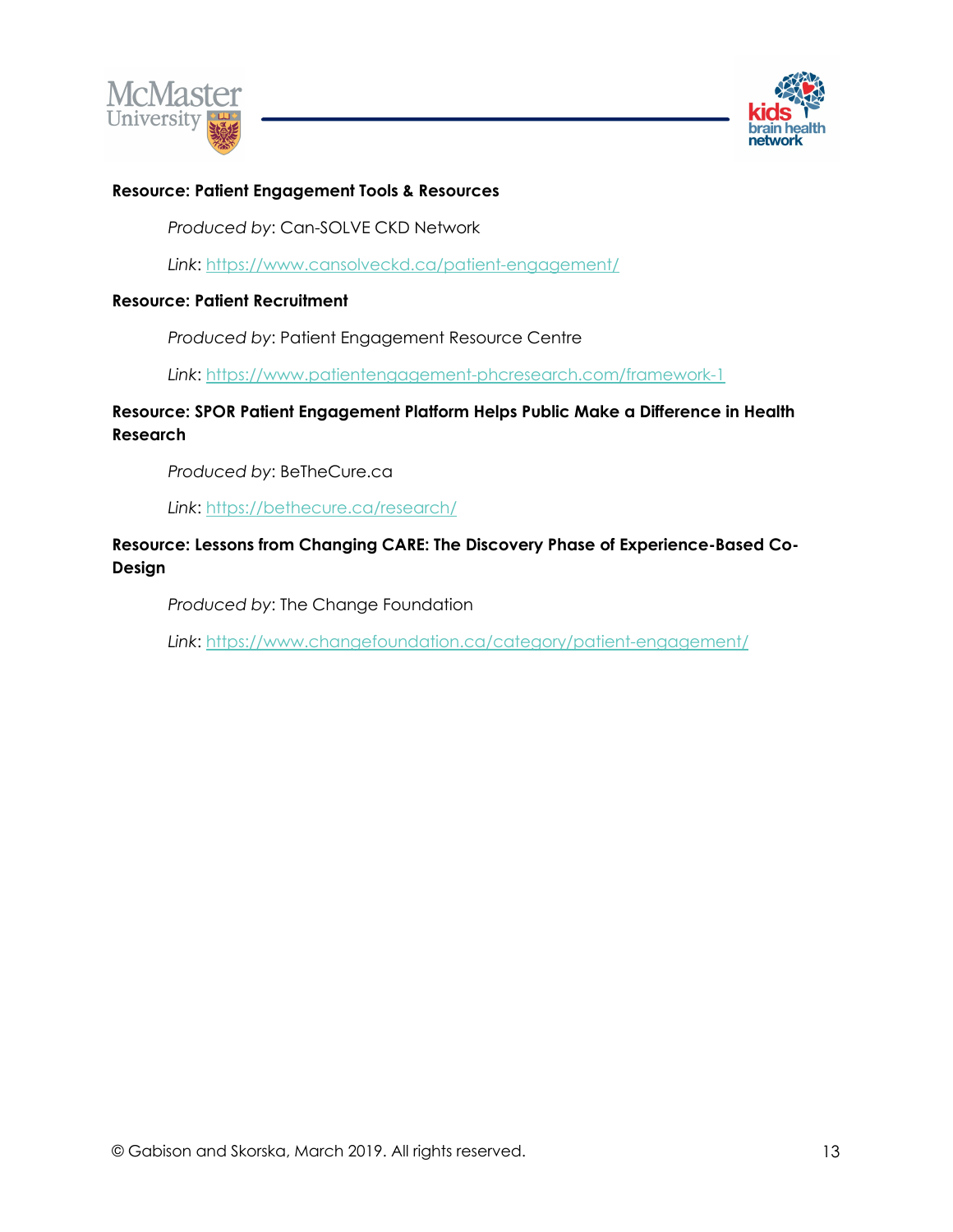



## Acknowledgements

We would like to thank our classmates from the Family Engagement in Research Certificate of Completion Course for their inspiring discussion and ideas during the Winter 2019 course. We are immensely grateful for the guidance, knowledge, and feedback provided by the teaching assistant, course coordinator and course instructors: Crystal Shannon, Andrea Cross, Connie Putterman, and Donna Thomson. Thank you to Kids Brain Health Network and McMaster University for making our participation in this course possible.

## References

Bevans, et al. (2014). Retrieved from https://slideplayer.com/slide/9968290/

- Black, A., Strain, K., Wallsworth, C., Charlton, S., Chang, W., McNamee, K., & Hamilton, C. (2018). What constitutes meaningful engagement for patients and families as partners on research teams? *Journal of Health Services Research & Policy*, 1-10. doi:10.1177/1355819618762960
- Fyreworks: Partnership-based research training. (2019). Retrieved from www.fyreworkstraining.com
- Kirwan, J. R., de Wit, M., Frank, L., Haywood, K. L., Salek, S., Brace-McDonnell, S., Lyddiatt, A., Barbic, S. P., Alonso, J., Guillemin, F., & Bartlett, S. J. (2017). Emerging guidelines for patient engagement in research. *Value in Health*, *20*, 481-486. doi:10.1016/j.jval.2016.10.003
- Masterclass on the Conduct and Use of Patient-Oriented Research registration form. (n.d.). *Ontario SPOR Support Unit*. Retrieved from https://surveys.mcmaster.ca/limesurvey/index.php/134321?lang=en
- Mullins, C. D., Abdulhalim, A. M., & Lavallee, D. C. (2012). Continuous patient engagement in comparative effectiveness research. *JAMA*, *307*, 1587-1588. doi:10.1001/jama.2012.442

Participatiematrix (Participation Matrix). (n. d.). Retrieved from www.participatiematrix.nl

Patient and public engagement evaluation toolkit. (2019). *Centre of Excellence on Partnership with Patients and the Public*. Retrieved from https://ceppp.ca/en/ourprojects/evaluation-toolkit/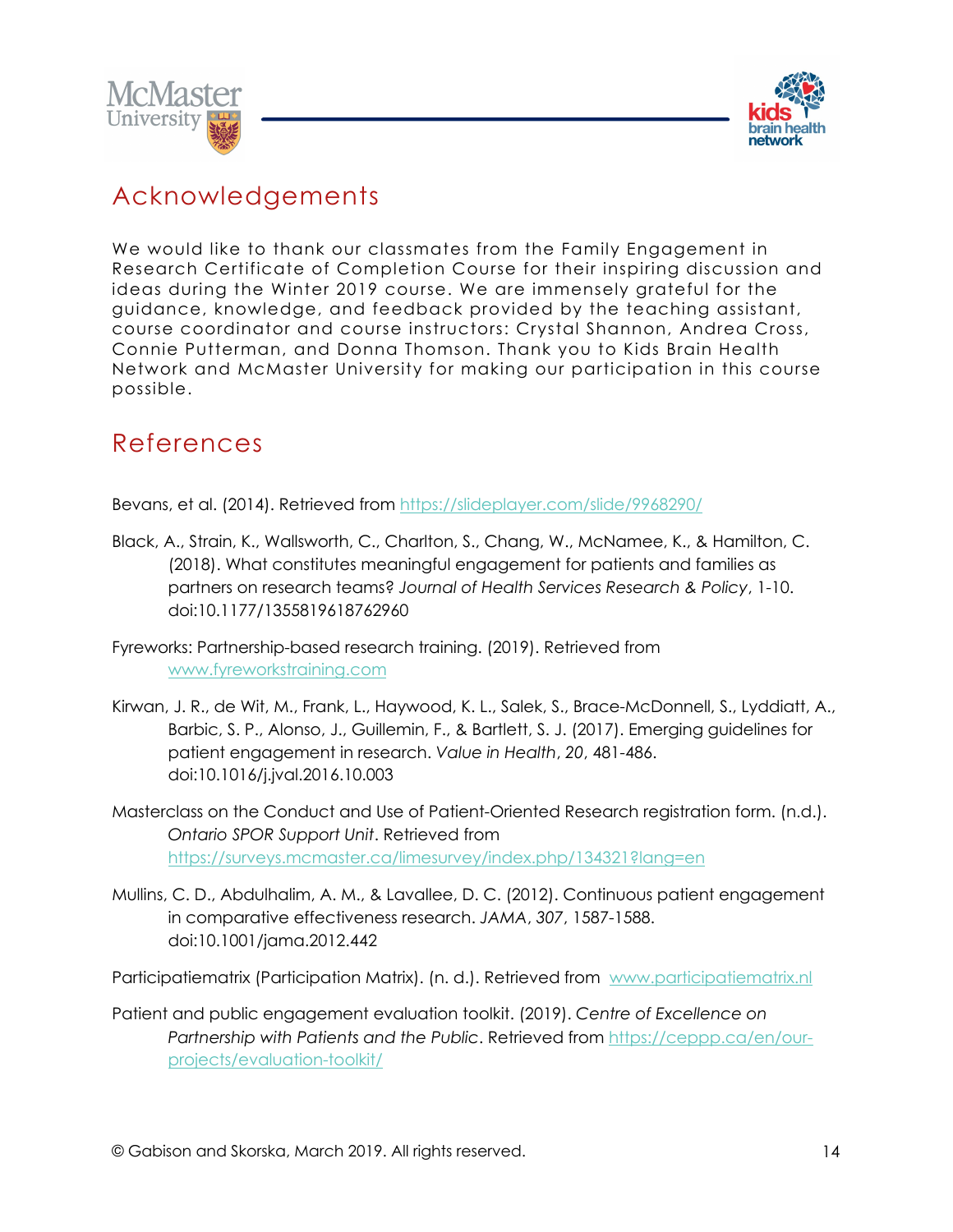



- Patient engagement. (2018, July 23). *Strategy for Patient-Oriented Research (SPOR)*. Retrieved from http://www.cihr-irsc.gc.ca/e/45851.html
- Should money come into it? A tool for deciding whether to pay patient-engagement participants. (2019). *The Change Foundation*. Retrieved from https://www.changefoundation.ca/patient-compensation-report/
- Sofolahan-Oladeinde, Y., Newhouse, R. P., Lavallee, D. C., Huang, J. C., & Mullins, C. D. (2017). Early assessment of the 10-step patient engagement framework for patientcentred outcomes research studies: The first three steps. *Family Practice*, *34*, 272-277. doi:10.1093/fampra/cmx013

TCPS 2: Core tutorial. (n. d.). Retrieved from https://tcps2core.ca/welcome

van Meeteren, K.M., & Klem, M. (2018). Parental involvement: A critical reflection.

- Vat, L. E., Ryan, D., & Etchegary, H. (2017). Recruiting patients as partners in health research: A qualitative descriptive study. *Research Involvement and Engagement*, *3*, 1-14. doi:10.1186/s40900-017-0067-x
- Ways community members can participate in the stages of research. (n. d.). *Ontario Brain Institute*.